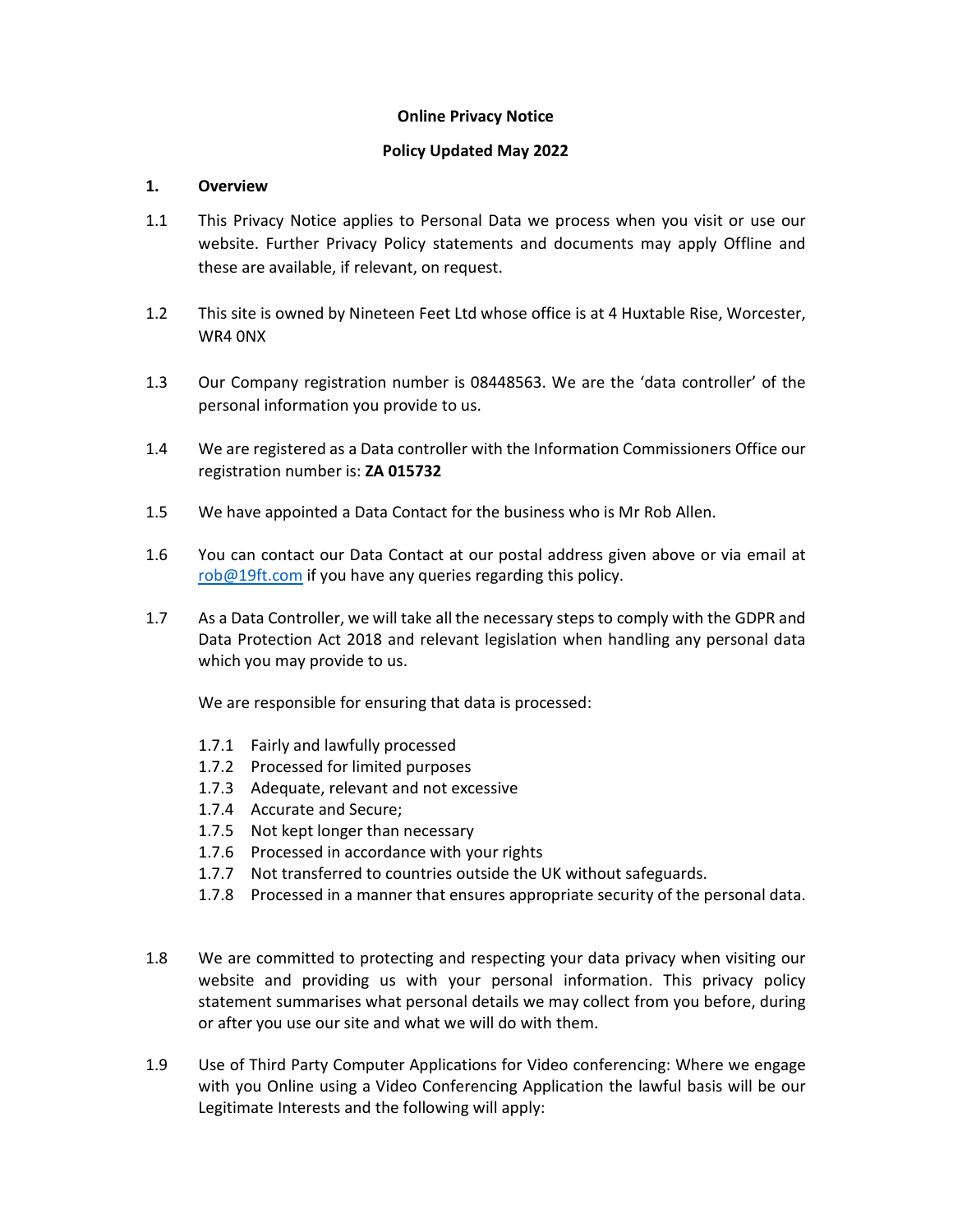- 1.9.1 All participants in Video conferencing will be given specific log in details.
- 1.9.2 We operate in accordance with our Video Conferencing Privacy policy.
- 1.9.3 As Data Controller we will manage the Personal Data shared by participants and restrict or control access as necessary for the security of other participants and to prevent cyber security issues such as Phishing.
- 1.9.4 Password access will be controlled by the Moderator and individual passwords issued where an increased risk is perceived such as large groups or public access.
- 1.9.5 A Legitimate Interest Assessment Test and Privacy Policy on Video Conferencing was conducted which concluded the use of Video Conferencing was in our legitimate interests:
	- 1.9.5.1 To facilitate efficient business video and telecommunications.
	- 1.9.5.2 To protect the safety of our employees and participants on the call from unnecessary real world travelling.
	- 1.9.5.3 To support our primary business objectives.
- 1.10 Please Note: This Online Privacy information is a precis of our detailed written policies which are held at our business premises. Please contact our Data Contact if you require further information regarding our data protection compliance procedures.

### 2. Our Privacy Notice and Data Protection policies:

- 2.1 We are committed to protecting your personal data privacy and, in accordance with relevant data protection laws, we uphold strict security procedures for the collection, storage, use and disclosure of your personal information.
- 2.2 We have described below the personal information we may gather about you, the purposes we will hold it for and the limited categories of people to whom we may disclose it.

### 3. What information do we collect and how may we use it?

- 3.1 During your visit to our site, we will only collect personal information that you choose to provide. If, for example, you contact us with an enquiry or request us to provide you with further information.
- 3.2 If you share other people's data with us, for example if you refer business to us on behalf of another, you will need to check you have lawful authority to do so. E.G. The other party has consented to you providing us with their information. In such a case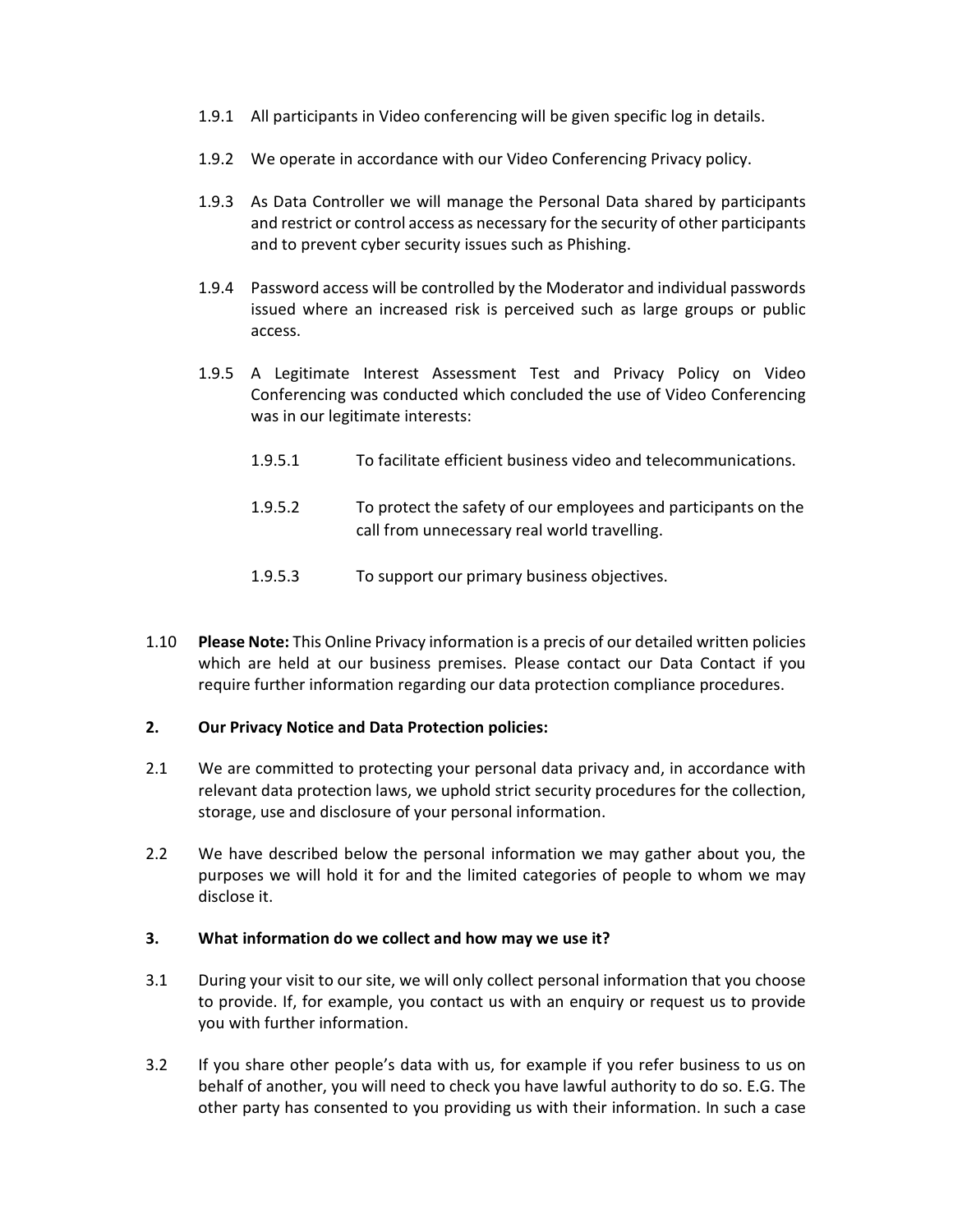you are responsible for ensuring the transmission to us of the information is lawful and we may ask you for documentary evidence of this.

- 3.3 The other types of data we may collect from you includes the following:
	- 3.3.1 Identity data: name, username, title, date of birth. Contact data: billing and delivery address, email address, phone number.
	- 3.3.2 Financial data: payment card details (processed by a third-party payment services provider and not stored by us).
	- 3.3.3 Transaction data: details of products purchased, amounts, dates etc.
	- 3.3.4 Technical data: IP address, login data, browser type and version, time zone setting and location, browser plug-in types and versions, operating system and platform.
	- 3.3.5 Profile data: username and password, purchases or orders made by users.
	- 3.3.6 Usage data: information about how users use our website, products and services.
	- 3.3.7 Marketing and communications data: record of Website users preferences in receiving marketing from us about the products we sell.
- 4. We may use the information you provide us with in the following ways:
- 4.1 To administer any account you have with us.
- 4.2 To perform our contractual obligations to you.
- 4.3 To respond to your queries and requests.
- 4.4 To communicate with you.
- 4.5 To ensure that the content of our site is presented in the most effective manner.
- 4.6 To provide you with any information, products and/or services requested from us.
- 4.7 To provide you with helpful information about our products or services.
- 4.8 To make improvements to the service we provide you.
- 4.9 We also reserve the right to disclose your personal information where we are required to do so by law, such as to assist in any disputes, claims or investigations relating to your account or contracts with us and to detect and prevent fraudulent transactions.
- 4.10 E-mail correspondence with us via our website and email addresses accessible through or obtained from this site may be recorded and/or monitored.
- 5. How do we store and protect your data?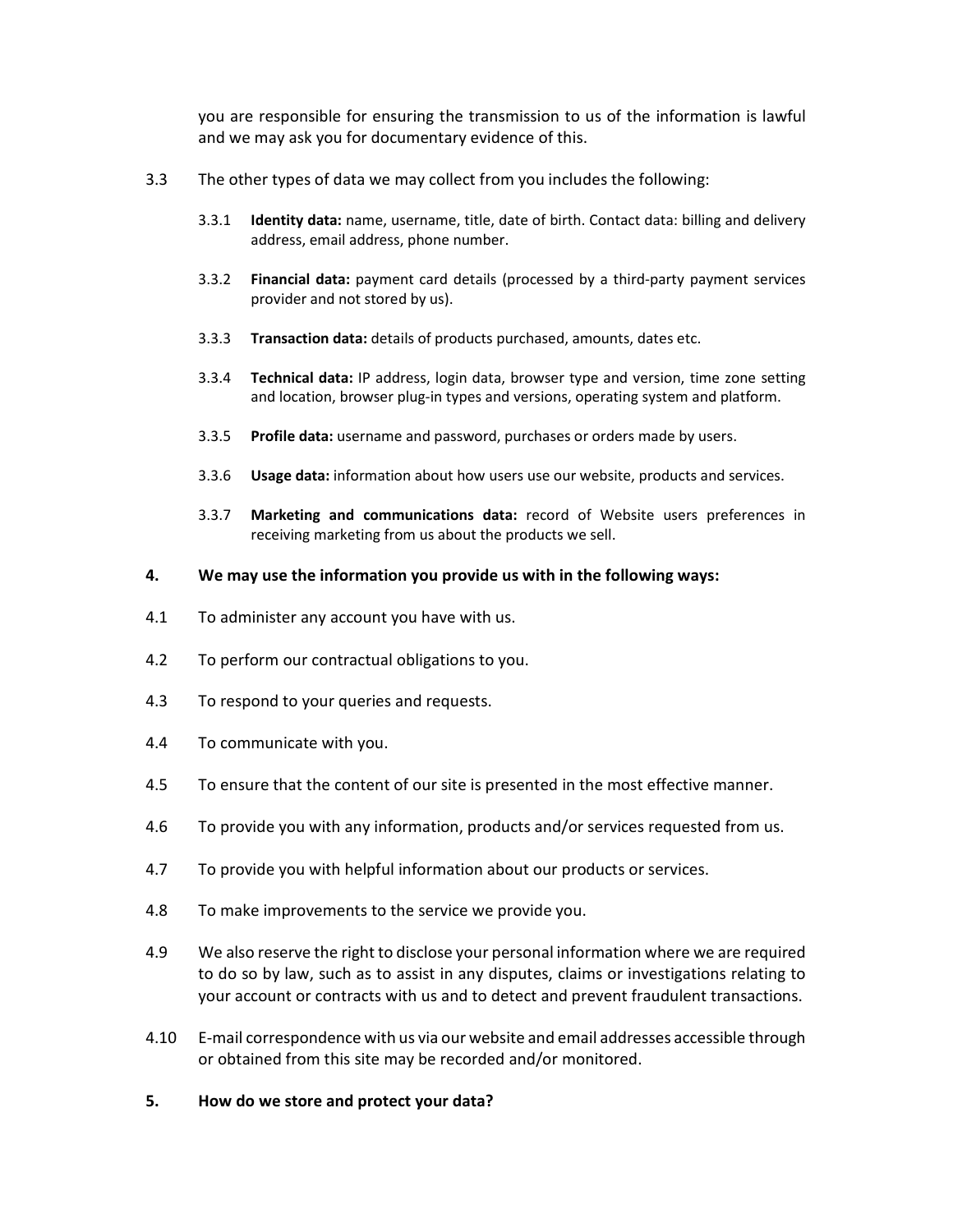- 5.1 We have robust information security management systems in place to protect your personal data. We take the security of your information seriously and have implemented appropriate technical and organisational security measures to protect it against any unauthorised or unlawful processing and against any accidental loss, destruction, or damage.
- 5.2 Data we receive and process is held by us in secure electronic devices and separate back up devices and servers.
- 5.3 Personal Data may also be held in encrypted  $3<sup>rd</sup>$  party 'Cloud' Servers.
- 5.4 Further encrypted back ups of data may be held securely in offsite locations which are also subject to physical security at their location.
- 5.5 We will not sell, rent or otherwise disclose the personal information you provide to us through the site to third parties (other than as listed below) unless we are required to do so by law.
- 5.6 The Main Establishment for all of our Data Processing is the UK. We do not generally operate or transfer Personal Data outside of the United Kingdom.
- 5.7 Due to the operation of the Internet and other computer based applications Personal Data under our control may transit countries outside of the UK.
- 5.8 We will only transfer data outside the UK if adequate safeguards are in place in the destination country.
- 5.9 Where Personal Data is transferred to a third country or an international organisation we will ensure that an adequacy decision or similar authority exists between the UK and the relevant country or area.
- 5.10 Where no adequacy decision exists and we rely on the provisions of Standard Contractual Clauses or Binding Corporate Rules evidence of the safeguards provided thereby will be available upon request.

### 6. Third parties who provide services on our behalf

- 6.1 We may share your personal information with certain third parties who provide services on our behalf.
- 6.2 Such  $3^{rd}$  Parties only have access to the personal information they need to perform those services.
- 6.3 Such  $3<sup>rd</sup>$  parties are bound by contractual arrangements with Ourselves in accordance with Data Protection legislation and are required to keep your personal information secure and confidential. They may only use it as permitted by us in accordance with our Privacy Policies.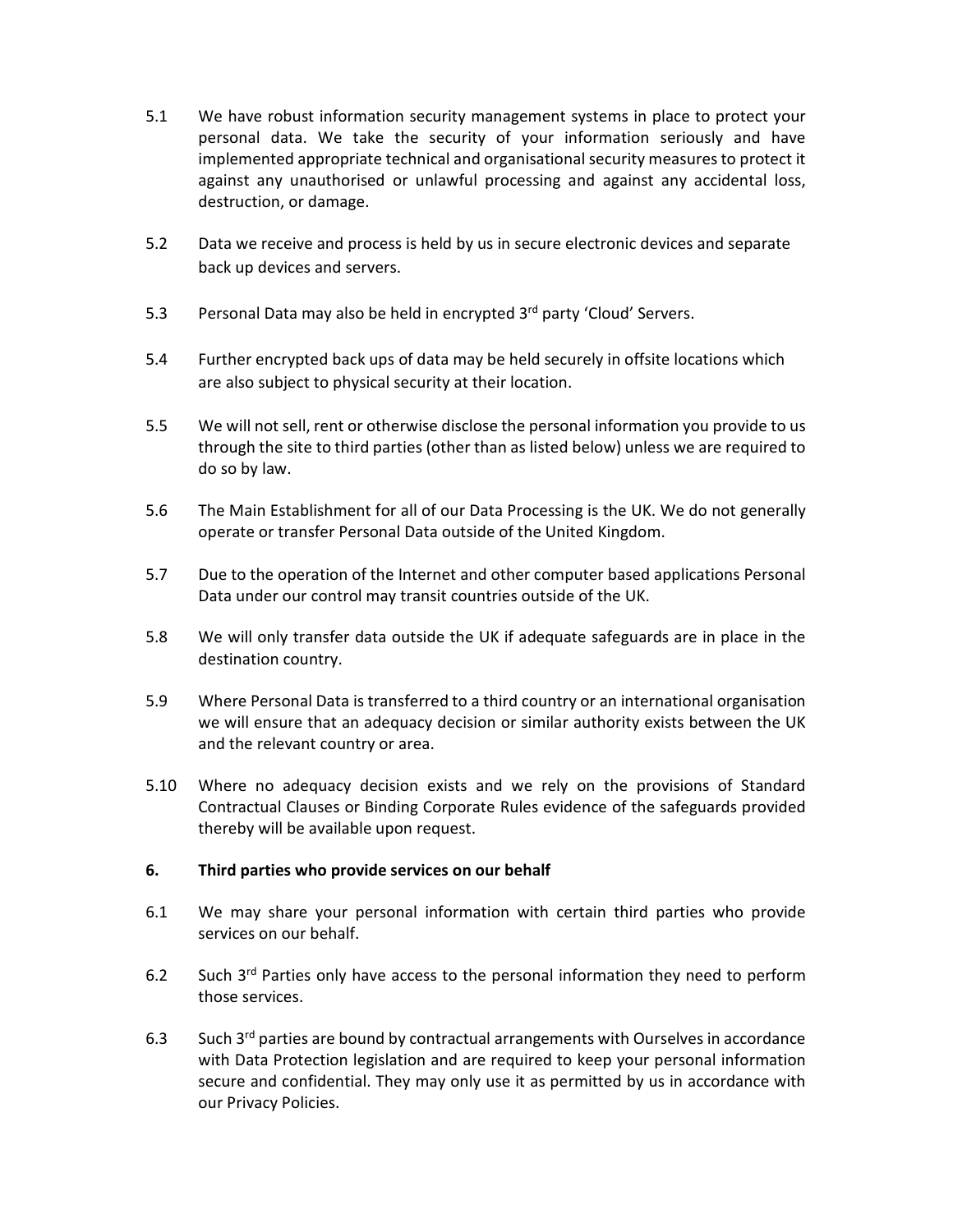- 6.4 If you have contracted with us we will share data only to the extent necessary for the performance of the contract, otherwise we will obtain specific additional consent from you before sharing your data.
- 6.5 The third parties who provide services on our behalf fall into the following categories:
	- 6.5.1 Our partners providing logistics and external service support.
	- 6.5.2 Our business partners or advisors for the purposes of completing a contract with you.
	- 6.5.3 Marketing agencies appointed to provide services to us.
	- 6.5.4 The service providers operating this site on our behalf.
	- 6.5.5 Accountants, auditors, law firms, payment processors, information technology support providers.
	- 6.5.6 Advertising services, analytics services, Computer Application and Software providers.

### 7. How long do we store your data?

- 7.1 We will not keep your data for longer than is necessary for the relevant purposes set out in this Privacy Notice and our Company Compliance Policies.
- 7.2 Where you have purchased a product or service from us, we will hold your relevant personal details to enable us to administer the contract and provide such after-sales services as may be required.
- 7.3 Speculative enquiries for information, the data will be retained for 12 months, unless the Consent is rescinded, in case of a follow up enquiry. E.g. Website enquiries.
- 7.4 We also store personal data in line with Regulatory and legal requirements in accordance with the law.

### 8. Your Rights

- 8.1 Under the UK General Data Protection Regulation (UK GDPR) and The Data Protection Act 2018 (DPA) you have a number of rights with regard to your personal data. To exercise any of your rights contact our Data Contact using the details given above.
- 8.2 You have the right to request from us access to and rectification or erasure of your personal data; the right to restrict processing; the right to object to processing as well as in certain circumstances the right to data portability as below.
- 8.3 In the event that you provide your data directly to us for the purpose of a contract, or in circumstances where you have provided your data by consent, you have the right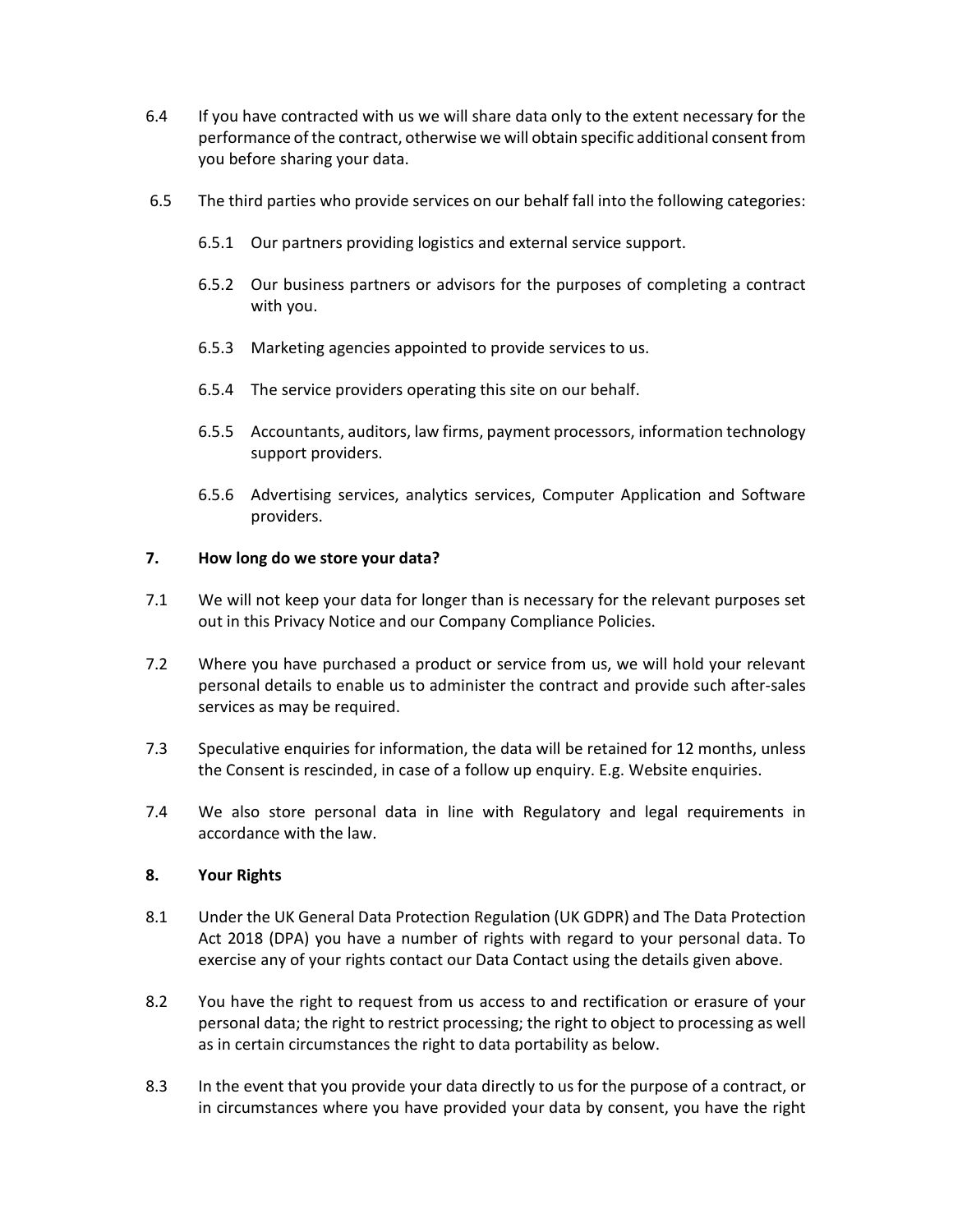to be provided with your data in a structured, machine-readable format. This is known as Data Portability.

- 8.4 Following a request relating to Data Portability we will transmit the relevant personal data to the data subject or their nominated data controller where it is possible and technically feasible for us to do so.
- 8.5 Where you have provided your data voluntarily by Consent you have the right to withdraw your Consent at any time. However, withdrawal of Consent does not affect the lawfulness of any processing of your data based on your Consent prior to its withdrawal.
- 8.6 You have the right to complain to the Data Regulator at the Information Commissioners Office on 0303 123 1113 or through their website www.ico.org.uk.
- 8.7 Where we need to process data for the purposes of entering into a Contract with you, if you fail to provide such data it may mean that we cannot establish legal relations between us and the contract may not be able to go ahead. We will inform you if this happens.
- 8.8 Automated decision making and profiling means making decisions without human intervention, usually with the use of a computer program or software. We do not use automated decision making software.
- 8.9 Please note we will retain and use your personal information as necessary to comply with our legal obligations, resolve disputes, and enforce our agreements. If we need to use your data for a reason it was not collected and you are not aware of this, we will inform you and in appropriate cases obtain your further consent to such use.
- 8.10 If we process data about you but we have not obtained the data personally from you, we must provide you with the information described in this Privacy Notice and some additional information.
- 8.11 The additional information will be provided to you at least by the time we contact you and in any event within the space of one month after we obtain it.
- 8.12 If the processing is based on Legitimate Interests, you are entitled to know what and whose Legitimate Interests they are.
- 8.13 You are entitled to know the purpose of the processing, whether we or someone else is processing it and the categories of Personal Data involved.
- 8.14 You are entitled to know the source of the information and whether the source is publicly accessible.
- 8.15 There are some exceptions to this additional information rule. If we obtain your Personal Data from a source other than yourself, the additional information rules will apply unless:-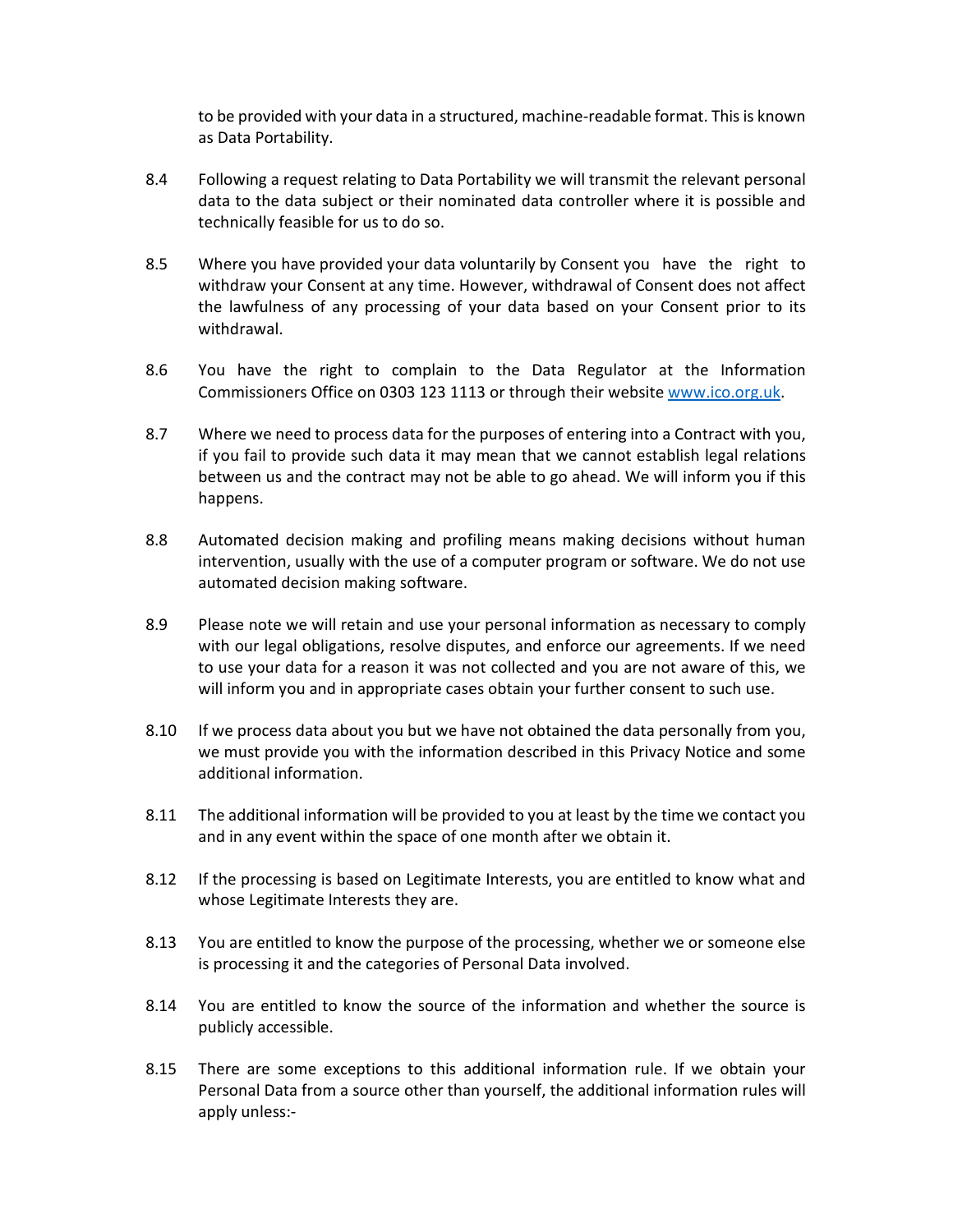- 8.15.1 You already have the information regarding our processing; or
- 8.15.2 it would take a disproportionate effort or be impossible to provide you with it; or
- 8.15.3 you are already legally protected under separate provisions; or
- 8.15.4 we have a legal duty not to disclose it.
- 8.16 We use the lawful basis of Legitimate Interests for processing data in the following circumstances:

8.16.1: When processing data using Video Conferencing software.

8.16.2 When processing retained source code data.

### 9. Lawful bases for data processing

- 9.1 We hold and process your data by lawfully allowed means, these include:
	- 9.1.1 Your Consent: Consent is usually given by yourself when you contact us via this Website or personally when we discuss products or advice with you.
	- 9.1.2 Contractual obligations: This occurs when you purchase products or services from us.
	- 9.1.3 Legal Obligation: When the processing is necessary for us to comply with the Law.
	- 9.1.4 Vital Interests: When the processing is necessary to protect someone's life.
	- 9.1.5 Public Task: When the processing is necessary for us to perform a task in the public interest or for an official function and the task or function has a clear basis in Law.
	- 9.1.6 Legitimate Interests: When the processing is necessary for our legitimate interests or the legitimate interests of a third party unless there is a good reason to protect the individual's personal data which overrides those legitimate interests.

N.B. Legitimate Interests can only be used following the application of the prescribed three part Legitimate Interests Assessment Test and then only when a positive outcome is indicated by the conclusions of the test. All Legitimate Interests Assessment Tests will be documented, recorded and retained.

### 10. Children's data

10.1 Our site is not directed at children and should not be accessed by them.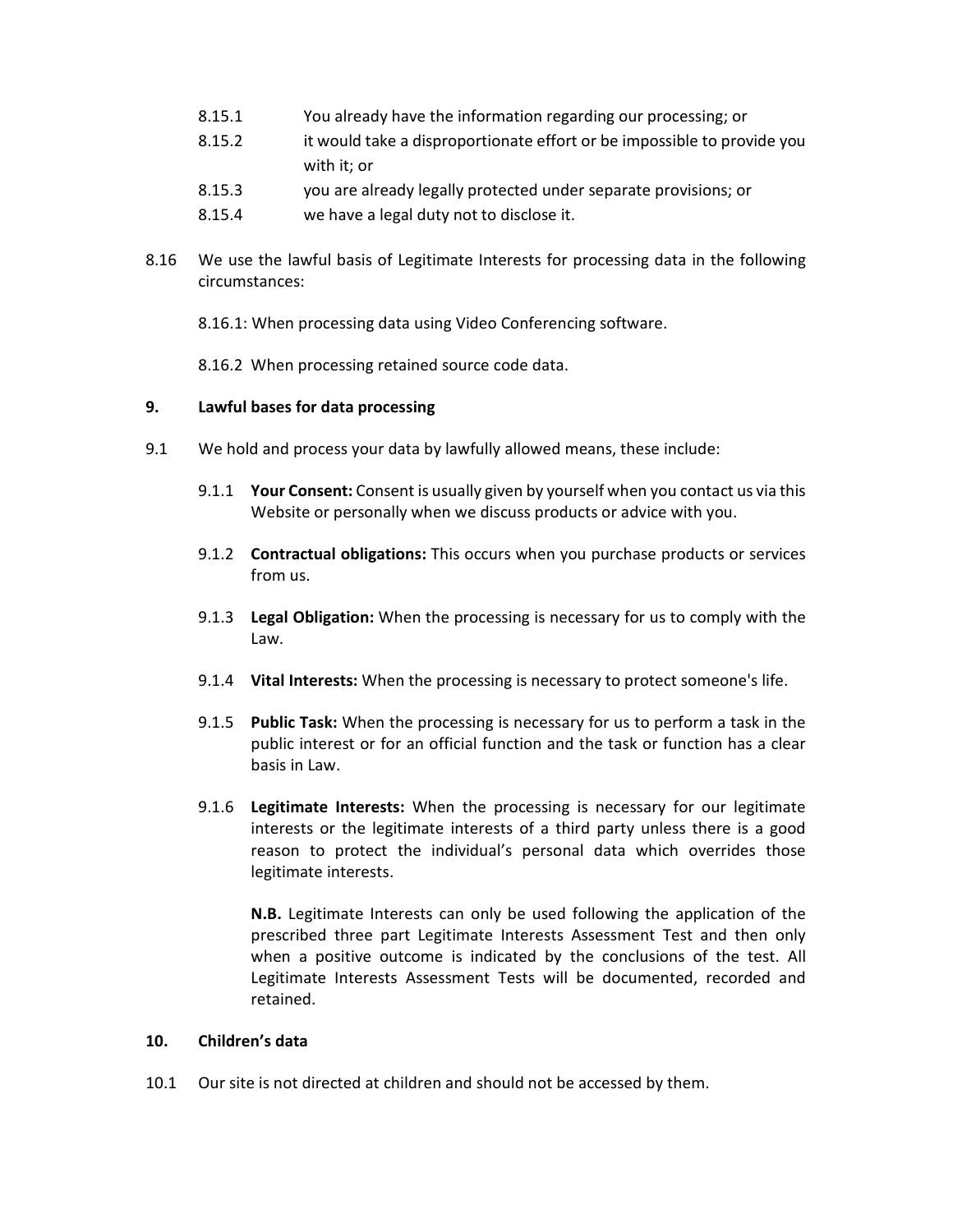- 10.2 We will not knowingly collect information from persons under 13 years of age without their parent's or guardian's consent.
- 10.3 If a Parent or Guardian of a person under 13 years of age discovers their child has engaged with our Website without their consent, please inform us immediately using the contact email provided above.
- 10.4 We have considered the elements of the AADC (Children's code) in relation to our Online activity and concluded that we are not a relevant Information Society Service which is likely to be accessed by children.
- 10.5 There is nothing on our Website which could be damaging to children who view the pages or the pictures.
- 10.6 The products on our Website are only available and relevant to adults over the age of 18 years.

## 11. Third Party Websites

- 11.1 From time to time our site may contain links to and from the websites of our suppliers or other third party sites.
- 11.2 If you visit any of these sites you should confirm they have their own privacy policies and you should check these before submitting any personal data on their site. We cannot accept any responsibility or liability for the policies on any other Websites.

### 12 Data Access

- 12.1 You have rights of access to the data we hold about you. Should you wish to exercise these rights please contact our Data Contact whose details are given above.
- 12.2 There is usually no charge for the Data Access service. As soon as we are satisfied as to your identity, we will send you, without delay and in any case within one Month, the Personal Data we hold relating to you, which we are legally obliged to provide.
- 12.3 In the event we need more time to gather the requested information we will let you know without delay and in any event within one month.
- 12.4 A fee may be payable for Data Access services if the request(s) are manifestly unfounded or excessive or repetitive in nature. Alternatively, we may choose to ignore this type of request. In these cases we will inform you of our decision and if applicable any fee that may be required.
- 12.5 Please contact us if you believe that any personal data or information which we hold about you is incorrect or incomplete. Any information or data which is found to be incorrect will be corrected as soon as practicable.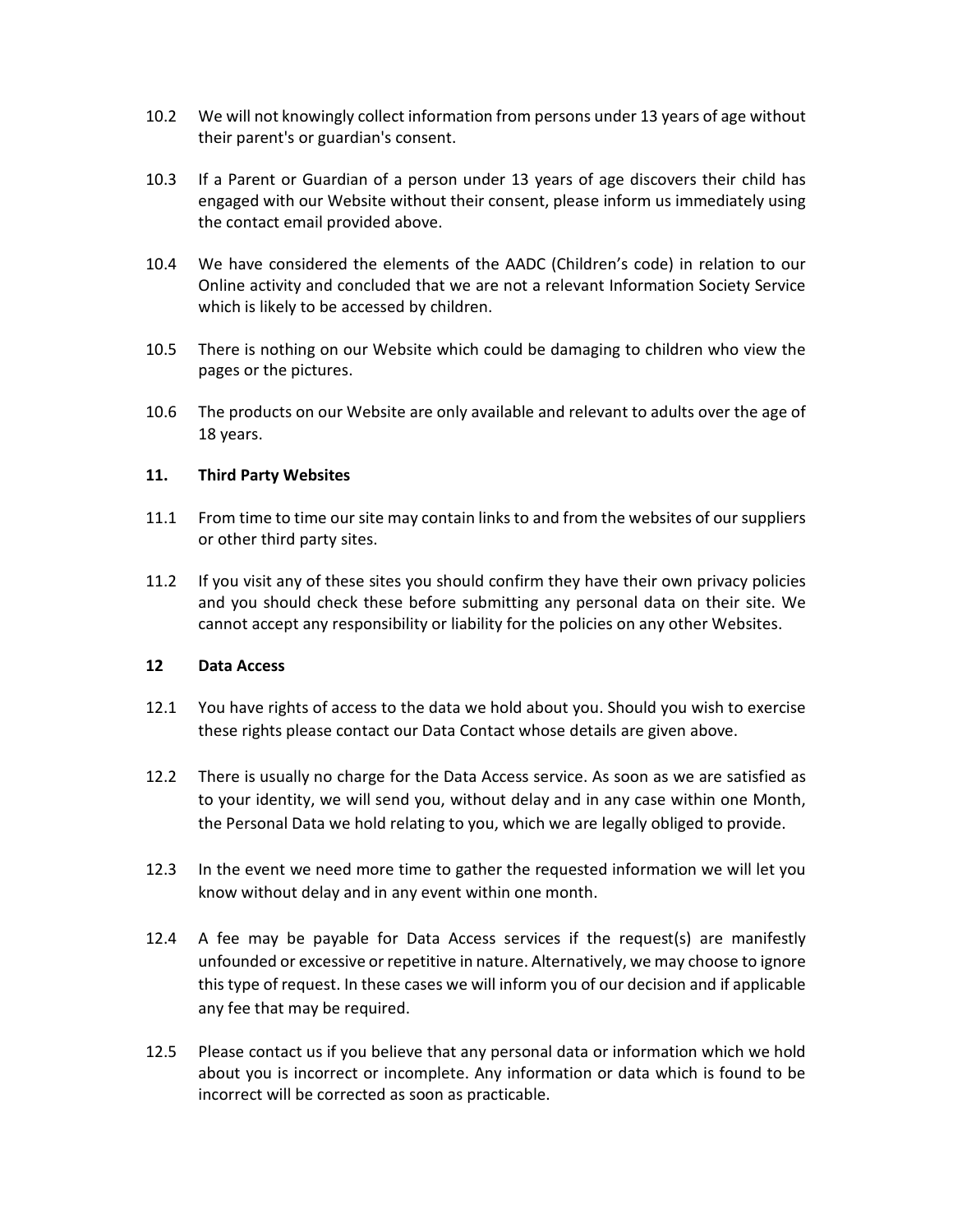- 12.6 Please contact us if you wish to have your personal data removed entirely from our systems. As soon as we are satisfied as to your identity and the data is not required to be kept for any other lawful reason or purpose it will be removed from our systems forthwith.
- 12.7 If you so wish, your Data will be provided to you electronically in a commonly used format such as email.
- 12.8 If you are unhappy with any of the responses given to you by us you may complain about us to the regulator at the Information Commissioners Office on 0303 123 1113 or through their website www.ico.org.uk.

## 13. Business Transfer or Sale

- 13.1 In the event our business, or part of it, is taken over, bought or merged with another business we may need to disclose any personal data we are holding about you to the other Company so they can continue to provide services to you in accordance with this Privacy Policy.
- 13.2 It may be necessary to transfer your data to a Company that is negotiating with us for the purchase of our business but only where it is necessary to evaluate the business purchase transaction.
- 13.3 In the case of a pre-sale transfer of personal data, the data would be kept safe during the negotiations and destroyed by the third party if the sale or merger did not go ahead.

### 14. Other Regulatory Matters

### 14.1 Overview

- 14.1 We understand the pervasive effect of Data Protection considerations across all aspects of business and wish to create a Culture of Compliance by design within our Organisation.
- 14.1 Consequently, we have made assessments regarding certain other Regulatory areas which require data protection scrutiny to determine whether they affect our Organisation.

### 14.2 Anti-Money Laundering

- 14.2.1 We have assessed our responsibilities under the Money Laundering, Terrorist Financing and Transfer of Funds Regulations 2017 (The Regulations) as follows:
- 14.2.2. We are not a Regulated Organisation registered with HMRC or The FCA.